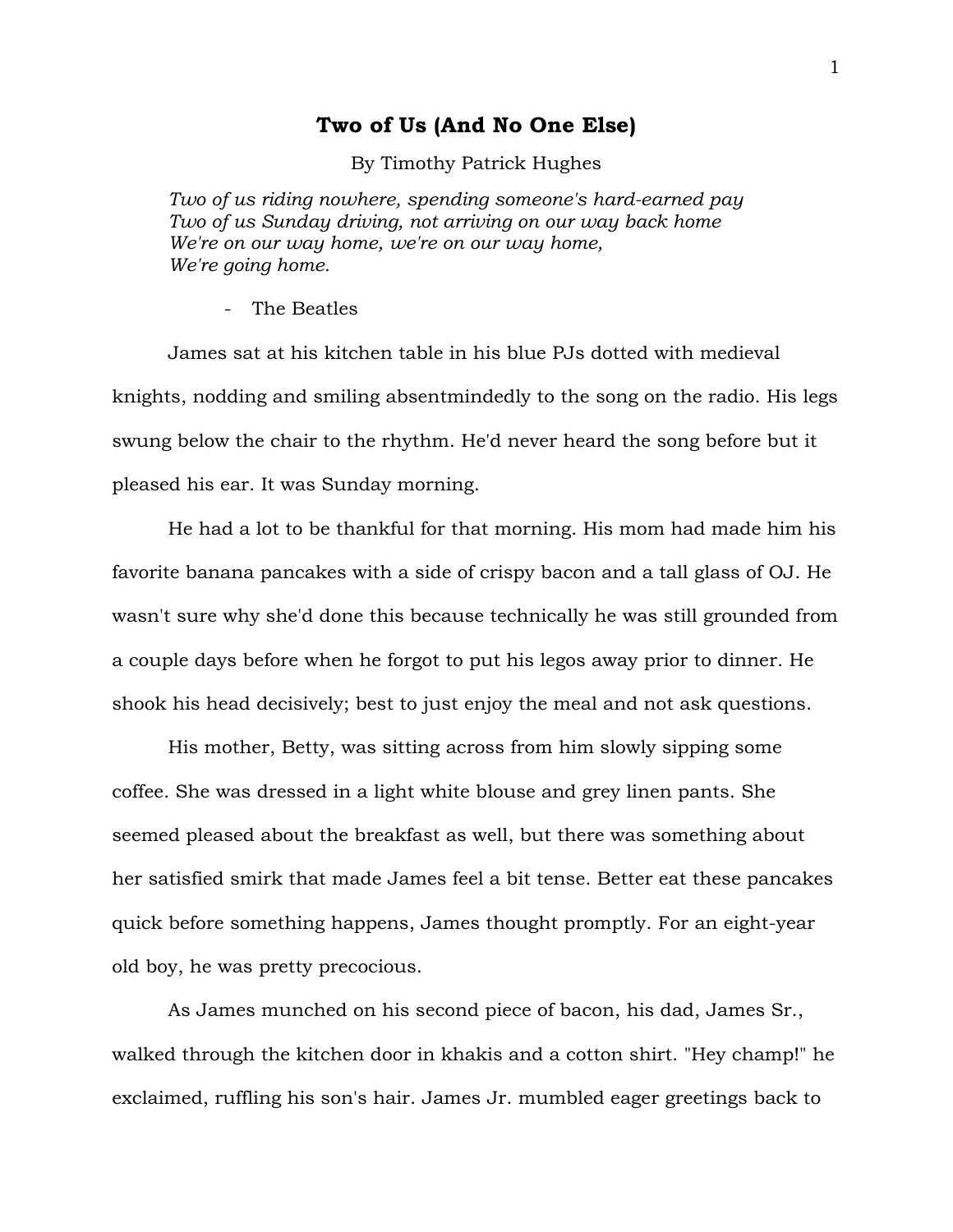him through a mouth stuffed with bacon. James Jr., too preoccupied with breakfast, didn't notice the glare his parents shared over him.

"Whatcha eatin' there?" His dad asked curiously. "Pancakes and bacon! Mom made some for me!" James replied ecstatically. His dad forced a grin, "How thoughtful of her! And," he coughed, "what'd she make for your pops?"

"Coffee," she responded smoothly. "There's a cup I haven't finished." "No breakfast?" James Sr.'s asked, pressing his lips together.

"No."

"And why's that?"

"Didn't feel like it."

"Really?"

"Yeah."

"Well what am I supposed to do?" his father queried quietly.

His mother shrugged. By this point, James Jr.'s chewing slowed to a halt. His stomach was feeling queasy too.

"I don't exactly," James Sr. pronounced while clearing his throat, "have time to make it for myself, do I? I have to leave for work in five."

She frowned with mock confusion. "Well, you made it clear last night that you didn't like my cooking so I--"

"Betty," James Sr. interrupted frustratedly, "all I said was that dinner seemed to be getting repetitive, that's all. We had pasta every night last week."

"I'm running a household, not a hotel, James."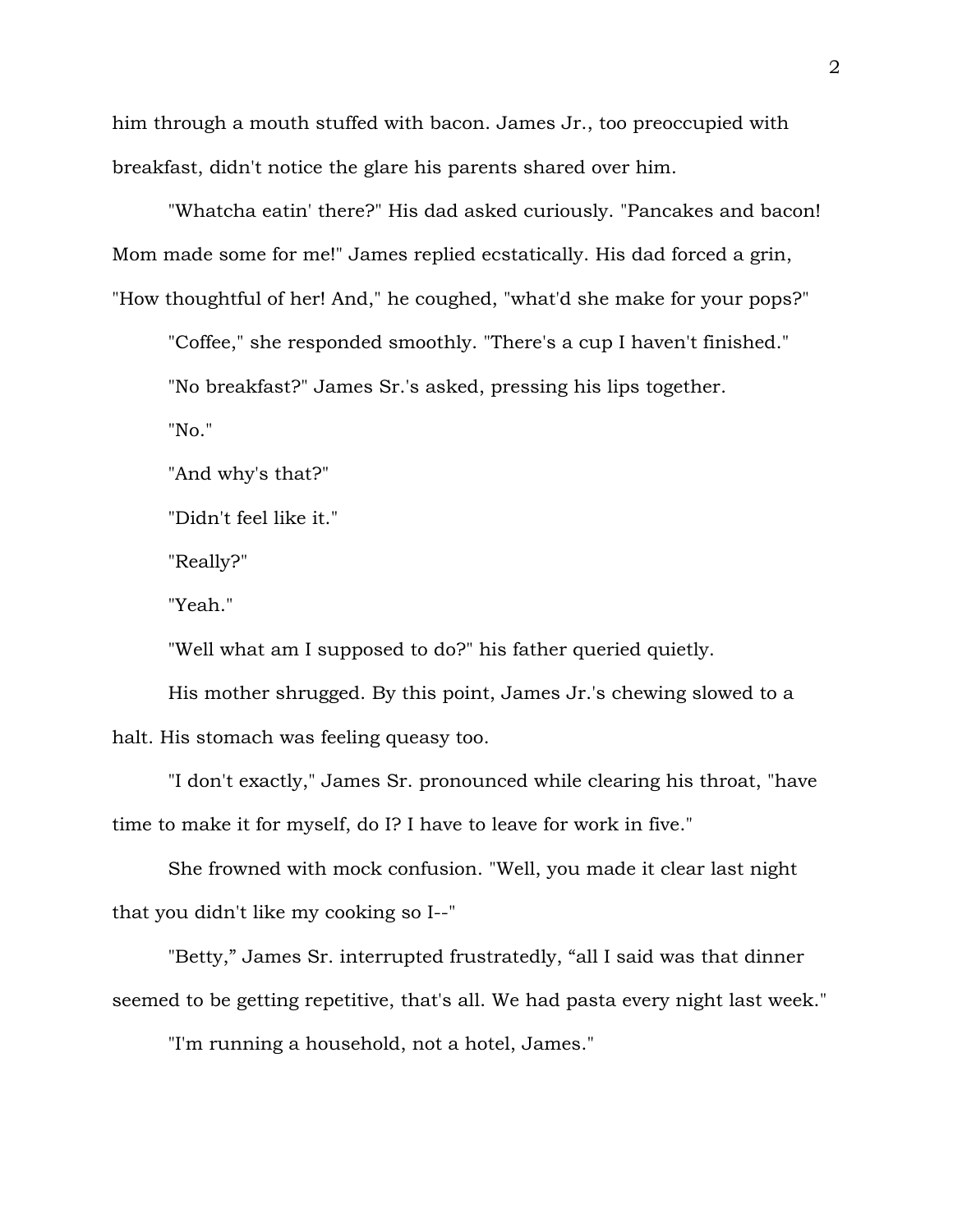A quiver went up James Jr.'s spine to hear his name used, even coincidentally.

"And," she continued methodically, "I was busy those nights."

"Busy binging your shows?" James Sr. purported pointedly.

"Don't be cute," she shot back. "Busy organizing James's field trip for next week."

James Jr. could not endure another mention of his name so he tried to slyly slide off his chair. As he was eight-years old, he was unsuccessful.

"Sit down and enjoy your meal, James," his mother commanded.

"If he doesn't want to finish the meal, don't make him," his father spurted exasperatedly. "I'll finish it for him."

"Don't try and make him feel guilty just because you don't know how to cook a meal for yourself," his mother rebutted.

"His father doesn't have the time to make his own meal because he's busy supporting this family," his father insisted angrily.

Betty threw up her hands in sardonic praise. "Oh we all know you're the sole contributor to this family, James! We live off your yoke!"

James Sr. pinched his brow. "Goddammit, Betty, stop with the sarcasm." "Stop with the swearing--"

"It was one word--"

"He doesn't need to hear--"

"You find fault in every--"

"You bring this out in--"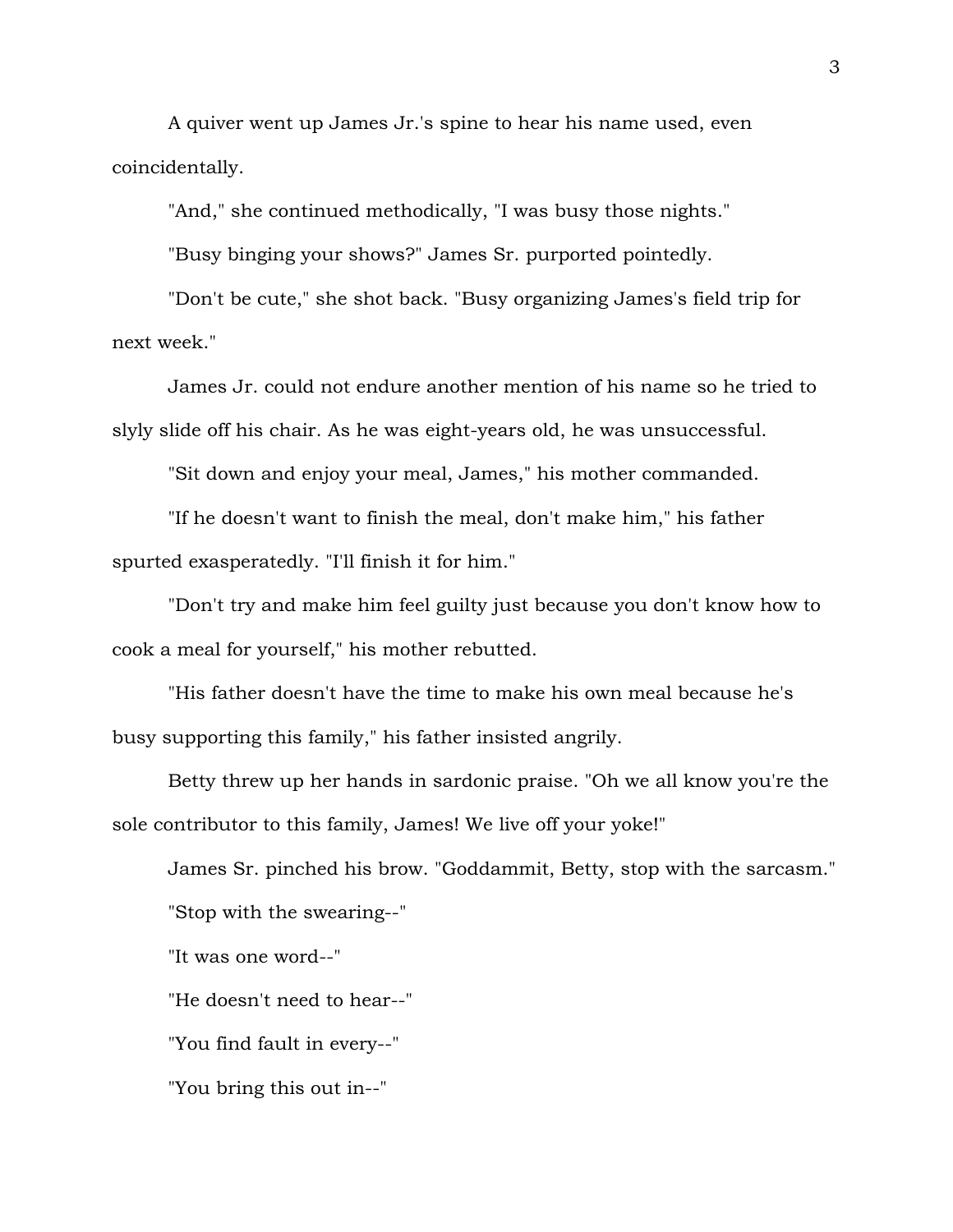"You love--" "You hate--" "You--" "You--" "Y--"

**\***

James Jr. could still hear the echoes of the fight resounding in his fragile mind a minute after his father slammed the door. His mother, her eyes having been glued to her husband throughout the entire argument, finally tore them away and turned them on her child. Exhausted by the confrontation and overwhelmed by the excess rage, she tapped his plate dully.

"Finish your food I'm going to lie down"

She walked out the door in the blink of an eye. James, obedient child that he was, proceeded to finish every last bite on his plate, without a thought for his appetite or desire.

**\***

James lay on his bed, staring at the dragons and constellations painted with care on his bedroom ceiling. Without any siblings, when he found himself feeling queasy and uncomfortable, this was where he docked himself to wait out the household storms. He knew to wait for his tummy to settle before asking his mother for anything after these confrontations. His stomach rumbled quietly, as if to tell him now was the time to go. With great willpower, he summoned up the courage to rise from his bed and go to his mom's room.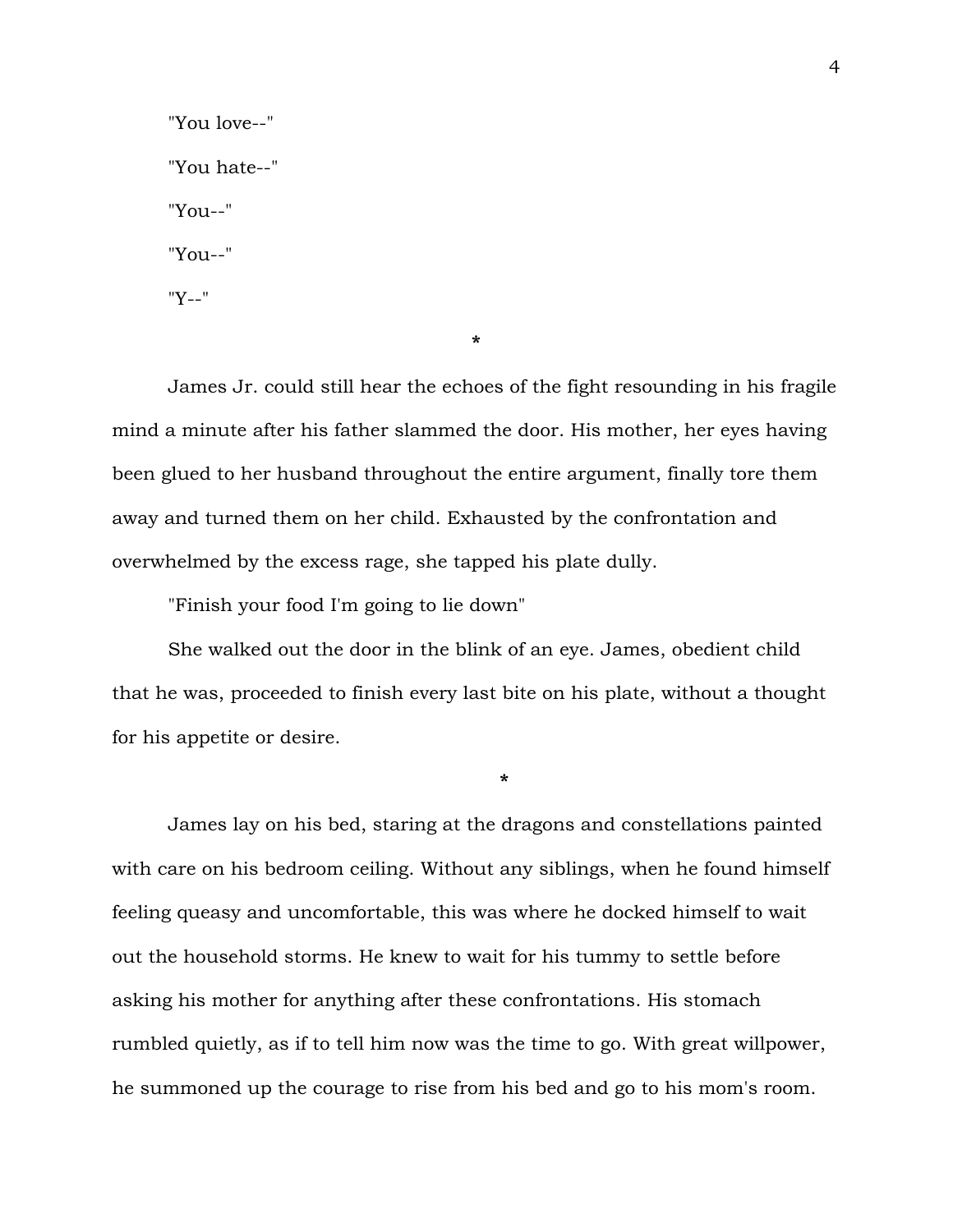He knocked gently on her door. It was slightly ajar so it swung open softly with a touch of his hand. His mom was lying on her bed with her eyes closed and an icepack on her forehead. She cracked open an eye and let it drift towards her son.

"Mom," James managed to say, "if it's alright with you, could I go to the pond?"

His mother watched him for a moment. She had a flurry of words on the tip of her tongue: apologies, explanations, recriminations, and soothing consolations. She settled for a sigh and a nod. "Yes, James. Go to the pond. Mommy has to rest."

"Okay," James said simply. He began to back away from the door.

"Wait," his mom let out suddenly. "Give mommy a hug."

James hesitated for a nanosecond and promptly nodded. For some reason unbeknownst to him, it felt very hard to approach his mom, almost like a dentist having to pull the tooth from a tiger. When he arrived in front of her, he lifted his arms reluctantly. She leaned in and embraced him tight. He thought for a moment she was going to say something but she remained silent.

"Have a nice time," she whispered faintly, letting him go. She laid back down, closed her eyes, and kept them closed as he tiptoed slowly out of the room.

James rushed out his front door like a dog on the loose. He was dressed in his orange flannel, denim jeans, and rubber boots: the perfect uniform for

**\***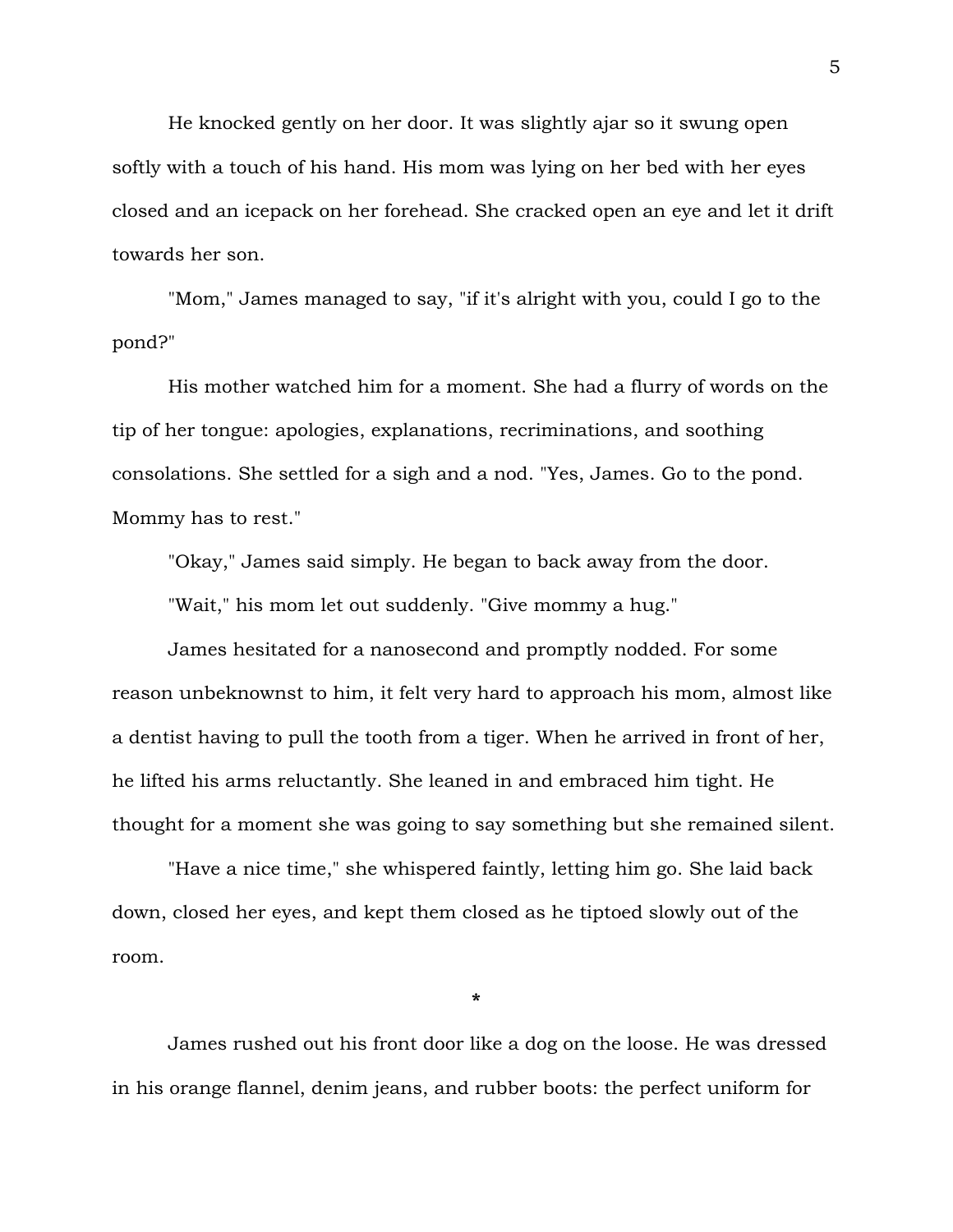the outdoors. He immediately began scanning the ground for hidden treasures when he stepped onto his bumpy neighborhood road.

It was a twenty-minute walk to Culver's Pond for an eight-year old boy like James. He always preferred to walk rather than drive there. Half the fun of going was seeing what little knick-knacks of nature he would collect on his way over. Jagged sticks, stodgy stones, snail shells, acorn shells, even once a seashell strangely enough. He could always rely on a whole assortment of treasures waiting for him outside his house.

He snatched a shiny pebble from the ground. He grinned as he eagerly examined it. But as he perused the pebble, his smile began to fade. He glanced around at the surrounding yards and the pebble slipped through his fingers.

Somehow today, the sticks and stones didn't have the same glittering luster that they usually had. In fact, nothing did. James searched everywhere on his walk, prodding the dirt, propping up stones, and sweeping through crackling leaves coating grassy patches but nothing sparkled for him. What was usually treasure could have been for everything in the world nothing but shattered fragments of concrete.

James frowned in confusion. A stray thought nudged into his head and whispered doubt to his heart. He shook that off quickly though in a huff of determination and proceeded to march the whole path to the pond with his wandering eyes glued to the ground. I'm sure the pond will be just like always, he thought assuredly. I always love the pond.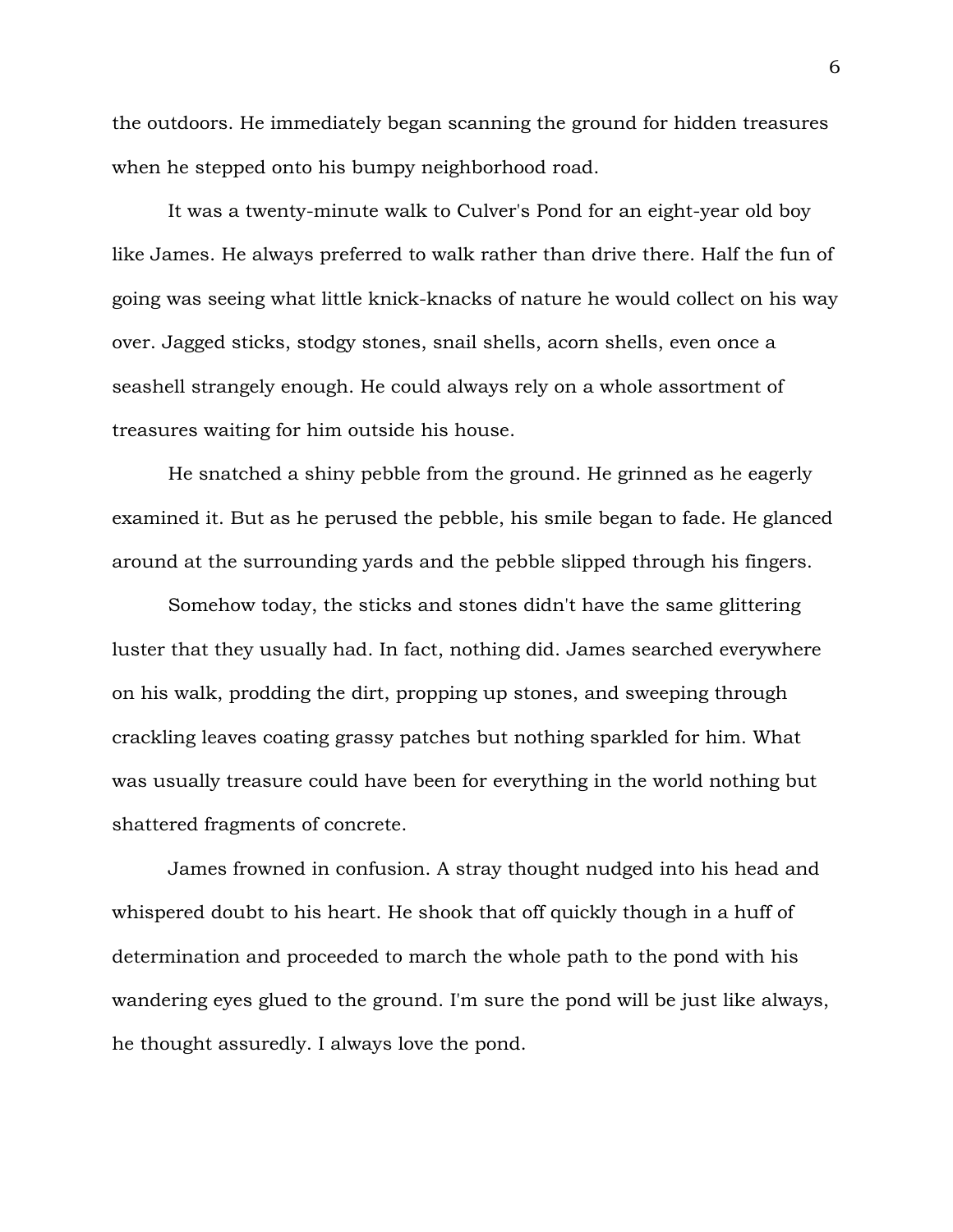He never understood why people called it a pond because for him it felt like an entire ocean. Its water stretched out as far as his boyish imagination. Its surface was so smooth he daydreamed he could walk on it. Along its edges, old, pale-brown and crackly trees lined it so it looked hidden from the world, solely existing as a refuge for little kids kicking around for a place to call home. It was James' favorite place in the neighborhood. It functioned as his entire universe. He would come to the ocean-pond and skip rocks along its wide top or poke at the muddy basin with a sturdy stick. Like most things for a young boy, its contents were endless and its possibilities were astronomical. It never failed to turn his glumness to gladness.

His ears perked up. He could hear the neighborhood kids shouting from afar, always the first sign he was nearing Culver's Pond. They were just part of the environment to him however; he kept to himself so the kids remained strangers, only familiar as creatures of his home away from home. Hopeful butterflies fluttered about in him. He smiled, trusting that he'd be in the company of toads, tadpoles, and rolly pollies quite soon. He curved around the last batch of neighborhood trees and set his eyes upon his pond hopefully.

Something sank inside.

The pond was despondent. It looked the same as always, but something felt off. He scanned his surroundings to see if anything was missing from his nature home. Trees, check; water, check; sticks and stones, check and check. Everything was there but it felt absent, as if its spirit had vanished. What could be wrong, James thought worriedly.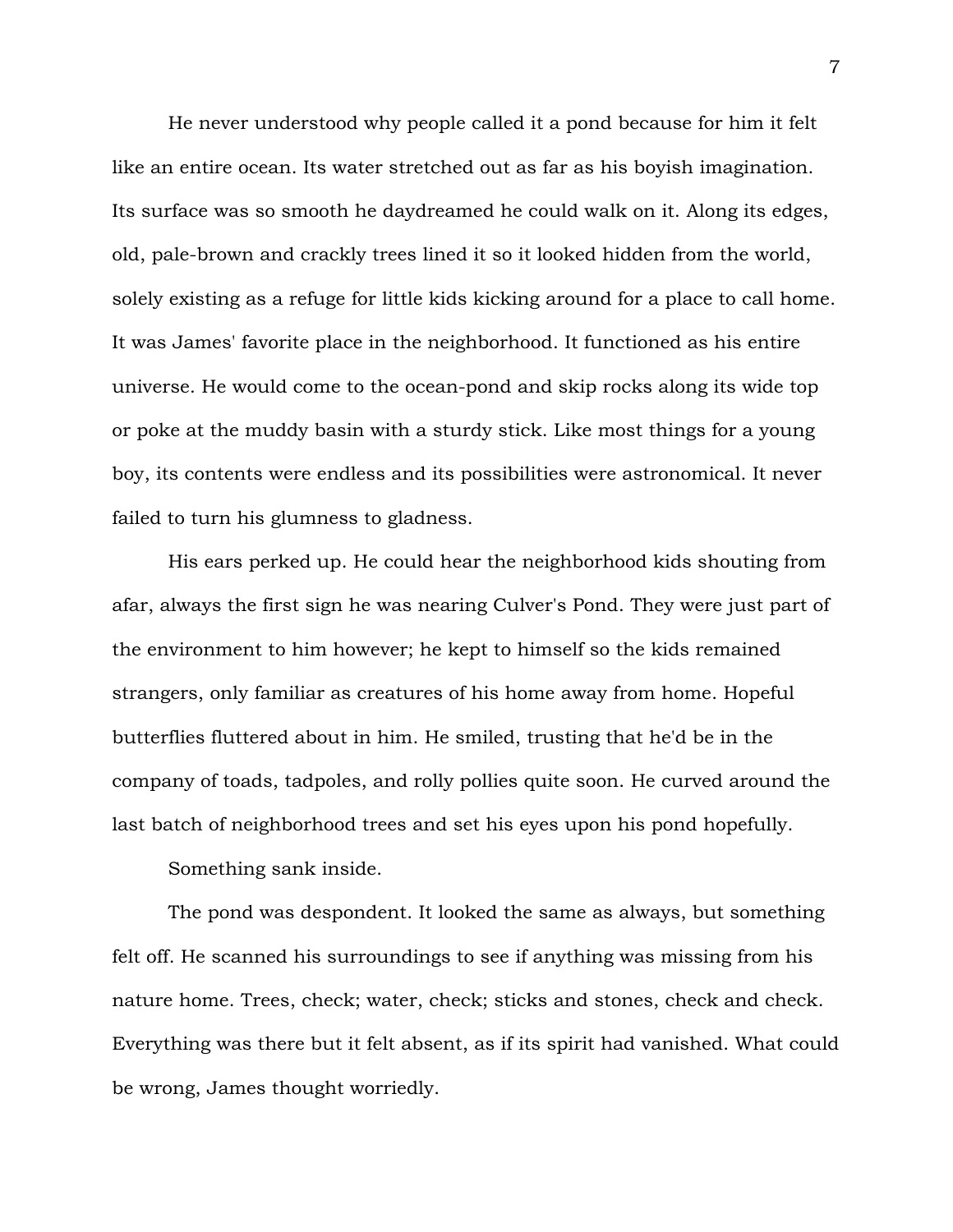Maybe I am, James thought with another awful drop in his stomach. Maybe I'm the problem. The pond never changes, the pond's never different. But maybe I am.

This thought made James' heart sink even deeper, past his stomach, past his legs, past his toes, deep into his beloved dirt. If I don't have the pond, or my sticks, or my stones, what do I have?

You have your parents, a tiny wishful voice said inside James, but somehow he didn't think that was true. Even if he wanted it to be.

With the weight of all these impending discoveries, James didn't really think he could stand up on his little legs for much longer. He felt tired enough to curl up in bed and drift off, but he was also too worn out to return home. He decided to just sit in his usual spot by the water, even if it was just for old time's sake.

He sat like that for a long time as the day spun around him and the rest of the world continued on, unaware of this tiny inconsequential tragedy.

\*

"hello," said a lispy and inquisitive voice.

James twisted his head towards the voice confused. No one ever talked to him when he was at his spot. And suddenly, he was being greeted by the most strange sight he had ever seen.

A girl with brunette pigtails, blue mud-streaked overalls and ruddy cheeks squinted at him with a pair of curious eyes that peeked out of some oversized reading goggles strapped to her head. Her mouth was slightly open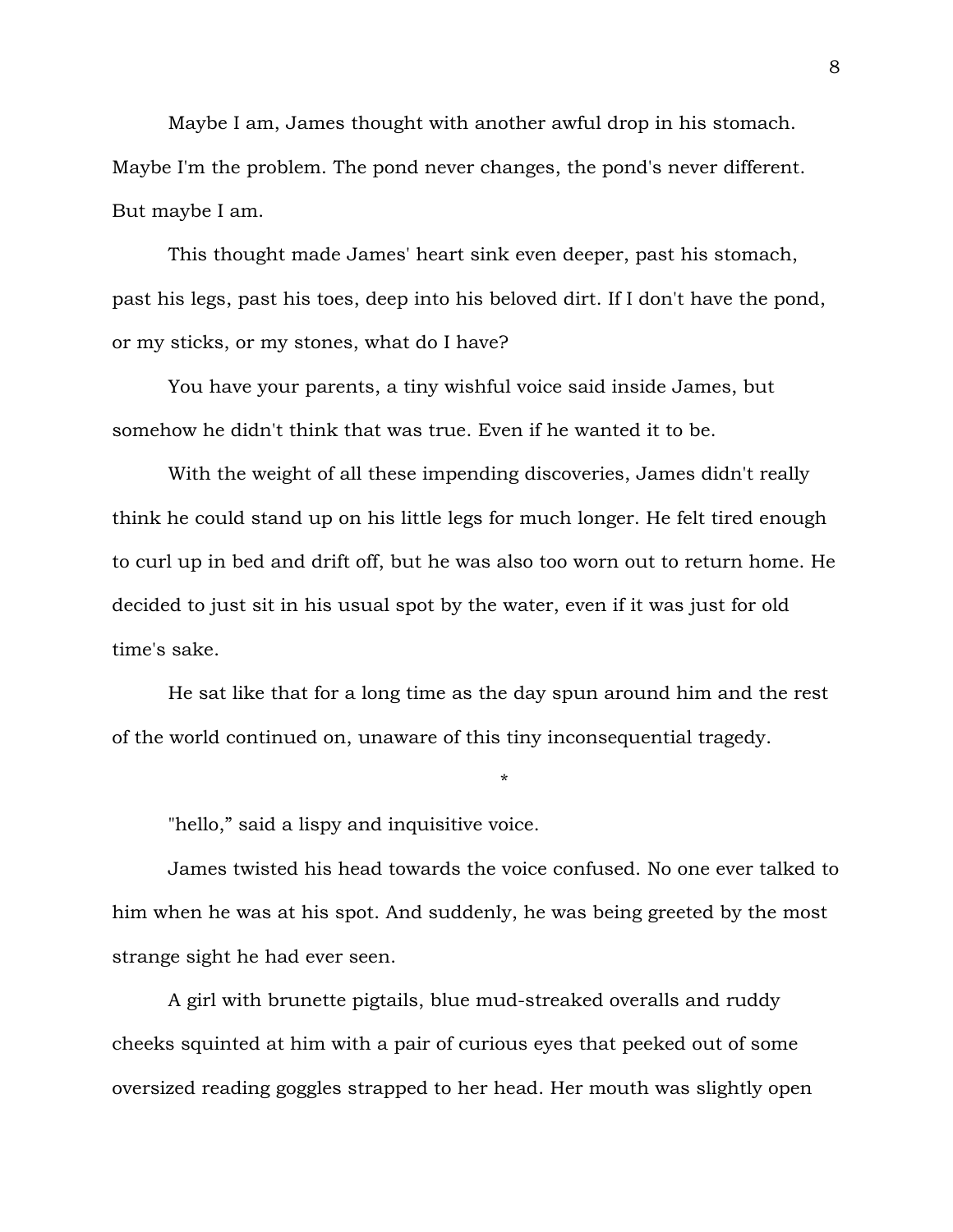revealing two front teeth so big they looked like they couldn't fit in her head. She kept her eyes trained on him, like a zoologist on a rare specimen.

"hello"

He managed a timid wave to her. "Hello," he said to be polite.

"What's your name?" She breathed out.

"James. What's yours?" He replied wearily.

"Tania," She responded proudly.

"That's nice," he said in a tone that made nothing seem nice at all. He

turned away from her which caused her to stare at him even harder.

"What's wrong?" She sniffed her nose loudly.

He shrugged. "I don't know. I just don't feel well," he murmured with eyes downcast.

"Do you feel sick?" She questioned.

"No."

"Do you feel cold?"

"No."

"Do you feel hot?"

"No."

"Do you feel itchy?"

"No."

"Huh," Tania let out, confused by his lack of clarity. "Then I'm stumped."

"I guess I'm just feeling down," James sighed.

"Uh oh," Tania's eyes widened. "That's worser than the other ones."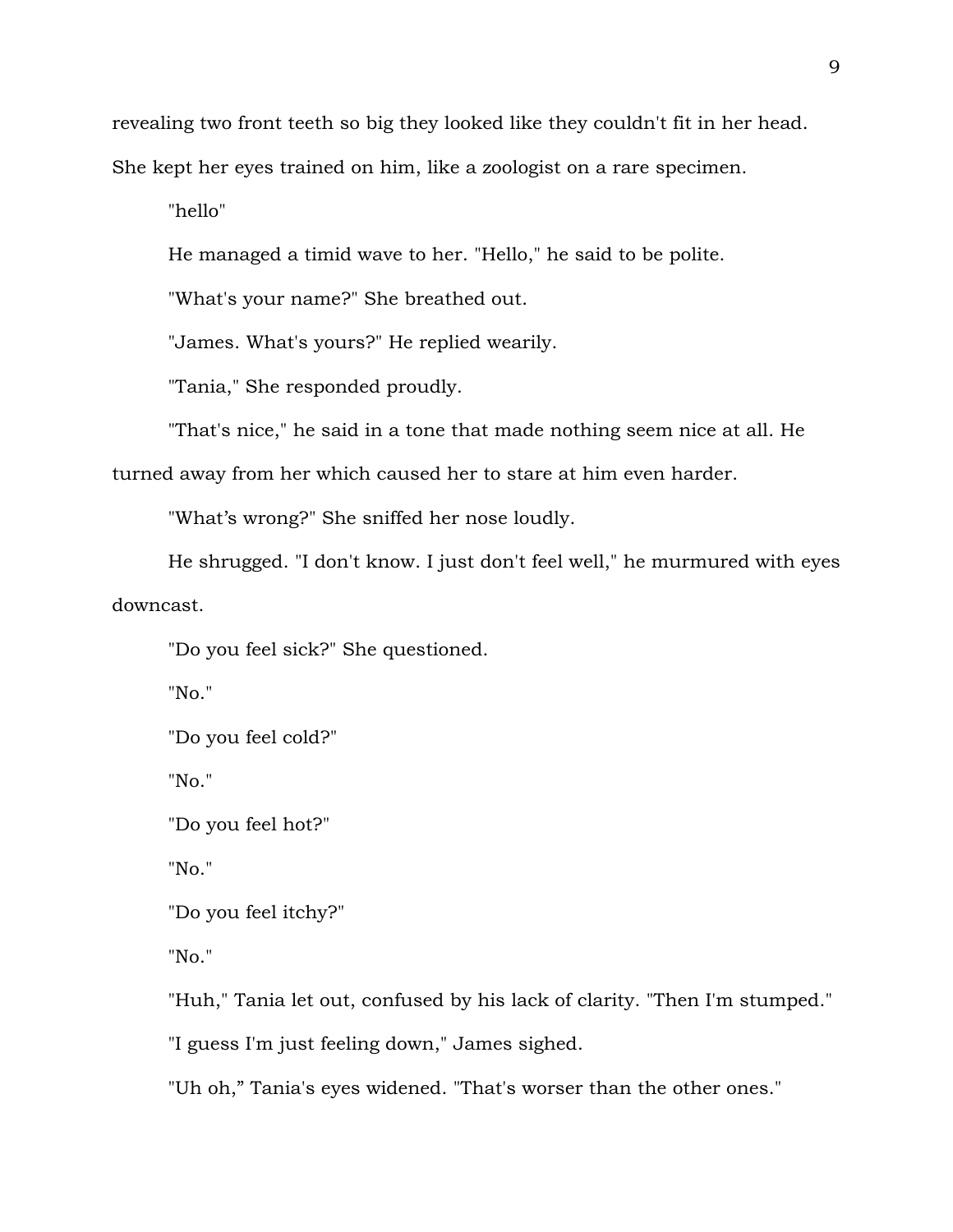"I guess so," James mumbled.

"Well," Tania offered brightly, "when I'm sad, this pond always makes me feel better."

"Usually me too," James confessed, "but today... I don't know why, it feels like... it doesn't feel like it usually does."

"Oh," Tania said, further puzzled by his inarticulation. "There's lots of clouds out today. Could that be it?"

"I guess so," James surrendered, unable to debate his gloom.

Tania squinted her eyes hard at the glum boy. Her mom was a biologist who always encouraged her to tackle difficult problems with thoroughness and dedication, whether that be replanting a daisy she found helpless on a sidewalk or untying her ever-tangled shoelaces. She took a deep breath in, held it for a thoughtful moment, and let it out resolutely. She licked her two front teeth readily, resolved to solve the glum boy's problem.

"My mom always says if you want to figure something," she lisped out, "you have to start with its root. So," she crossed her legs quite seriously, "when did you start feeling down?"

"Hmm," James pondered as he bit his lip, "I suppose this morning when I had my breakfast?"

"What did you have for breakfast?" Tania probed carefully.

"Bacon."

"Anything else?"

"Pancakes."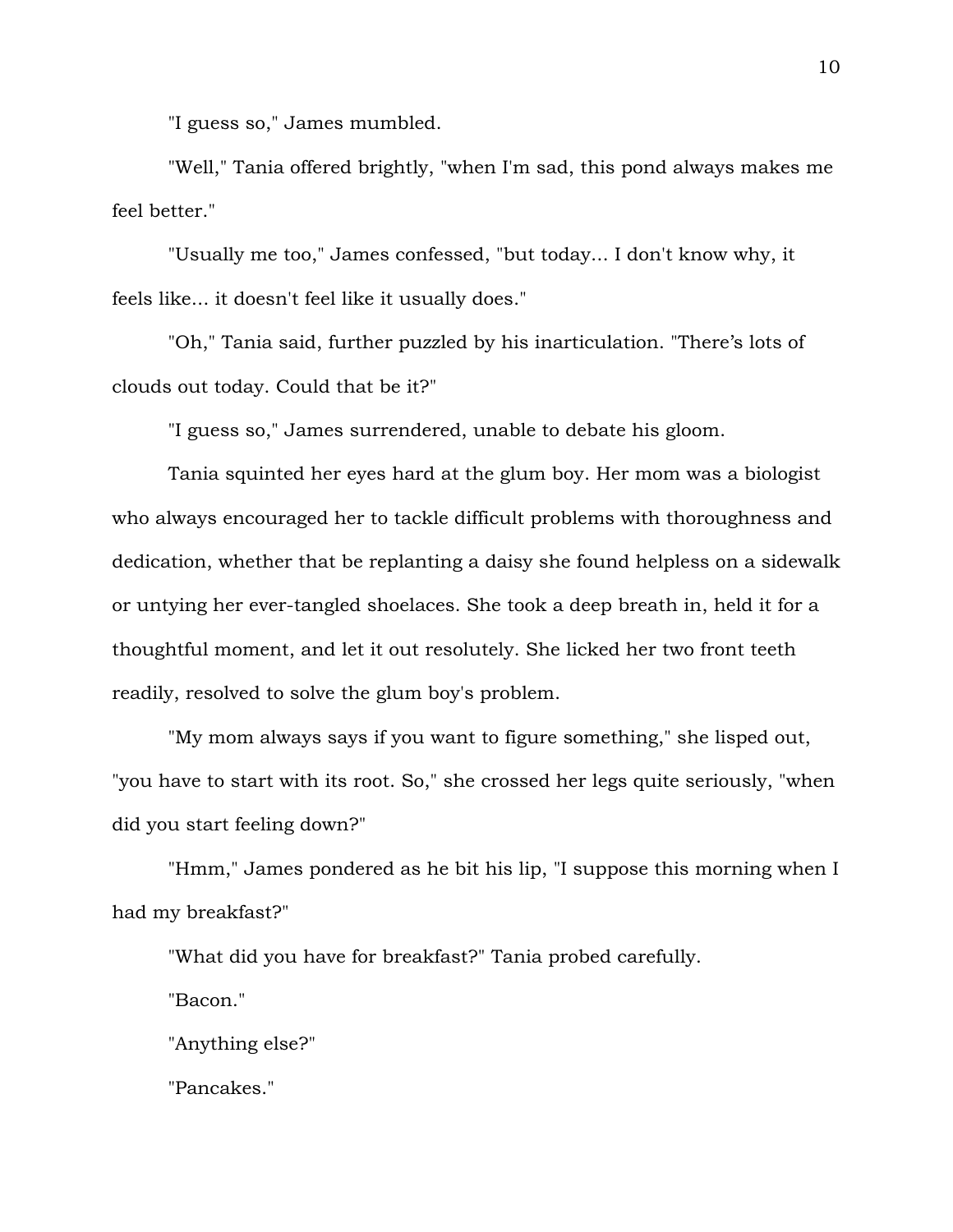"Anything else?"

"Some OJ."

"Anything else?"

" $No.$ "

"Hm," She considered. She shook her head sensibly. "No way that could have made you this down."

James spoke up, "It wasn't the breakfast that made me down, it was--" James suddenly stopped himself. He had never talked about his parents before with another person, especially not about when they'd shout. He wasn't sure why exactly, but it seemed like the sort of thing he could get in trouble for. He remembered something his mom once said around him about his dad, "I know he's probably up at his work right now, talking about what a bitch I am. And he doesn't think I know, but I know." He shuddered. If his mom could know what his dad was up to even when he was at his work, then by all means she could surveil her son when he was just at the park around the corner. He felt frozen with fear, trapped in a foreign land, unsure what to do.

Tania, her eyes fixed on the glum boy during his puzzling lapse in speech, tapped her knee impatiently. Thus far her questions had yielded very few useful answers and she hated for her time and talents to be wasted on the unwilling. At this point he had been silent for two minutes and her question had still not been answered. And when she asked a question, she expected it to be answered.

"Well?" she asked expectantly.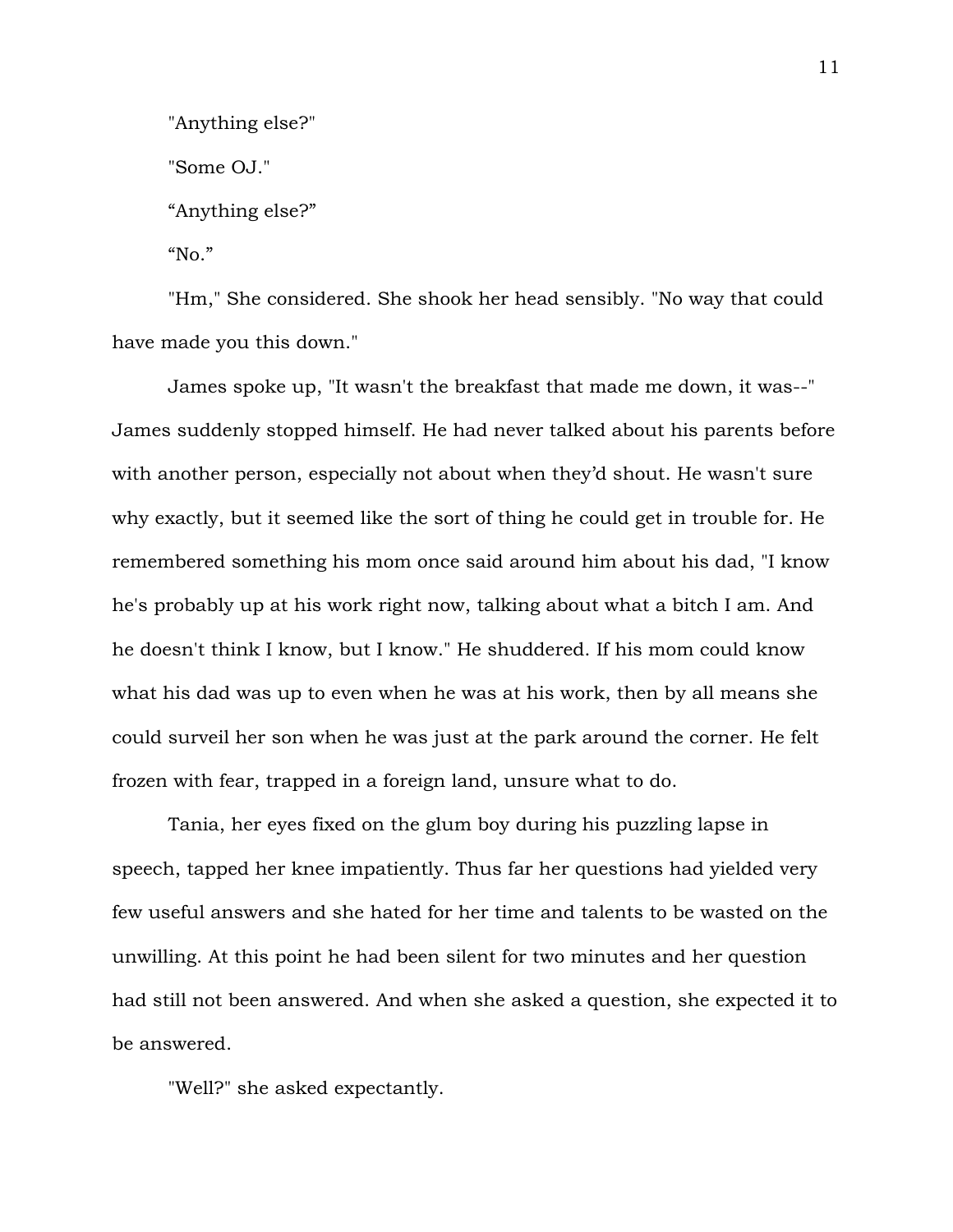"What?" James responded, snapping out of his paralysis.

"What else happened at breakfast?" She demanded authoritatively.

"I-- I--" James stammered.

Tania sighed and threw up her hands dramatically. "I can't do this! If you won't tell me, I am going to have to go. It's getting late and I still want to catch a toad before the sun goes down." Tania began to stomp away.

"Wait, don't go! I can explain!" James called out desperately.

"I have places to be!" Tania threw back casually.

"Mom and Dad!" James blurted out. "It was my mom and dad!"

At this outburst, Tania stopped and turned slowly around. James stammered and began to spit out words quickly, quicker than the tear drops that rolled down his cheeks and dissolved in the dirt.

"They-- they were yelling and my-- my m-mom made p-p-pancakes f-for me which my dad d-didn't like-- like and s-so they y-yelled and I st-til-ll had tto eat my b-break--breakfast cause mom said so and--and--and I don't know why it hap-ppened b-but I think it was my f-f-fault--"

At this last word, James bent over and began sobbing into his shirt, each one building on the last like crashing waves on a sailboat in the deep sea. In the midst of his sobs, a distant thought strayed in saying his mom would be mad if he ruined that shirt. But he couldn't stop, even though he was dimly aware the strange girl was still watching him.

Tania watched the little glum boy cry into his shirt. She was dumbfounded by the puzzle in front of her. She was used to tackling problems